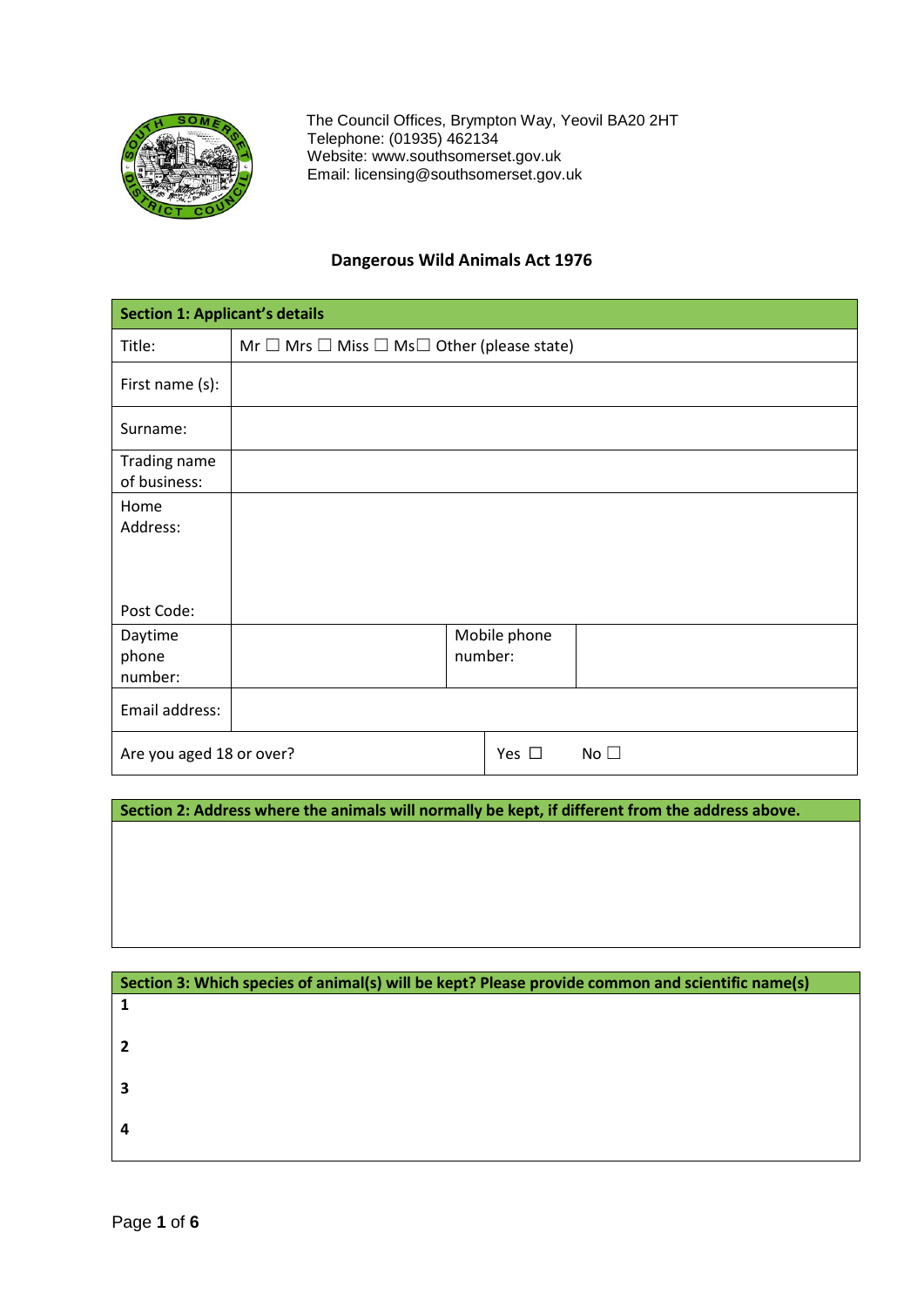| Section 4: How many of each species do you intend to keep? |             |        |       |  |
|------------------------------------------------------------|-------------|--------|-------|--|
| 1.                                                         | <b>Male</b> | Female | Young |  |
| 2.                                                         | <b>Male</b> | Female | Young |  |
| 3.                                                         | <b>Male</b> | Female | Young |  |
| 4.                                                         | Male        | Female | Young |  |

**Section 5: Do you intend to breed from the animals. If Yes, please provide details of which species and how many young animals you anticipate.** 

**Section 6: Details of accommodation to be used for the licensable activity. Please see guidance note 3.**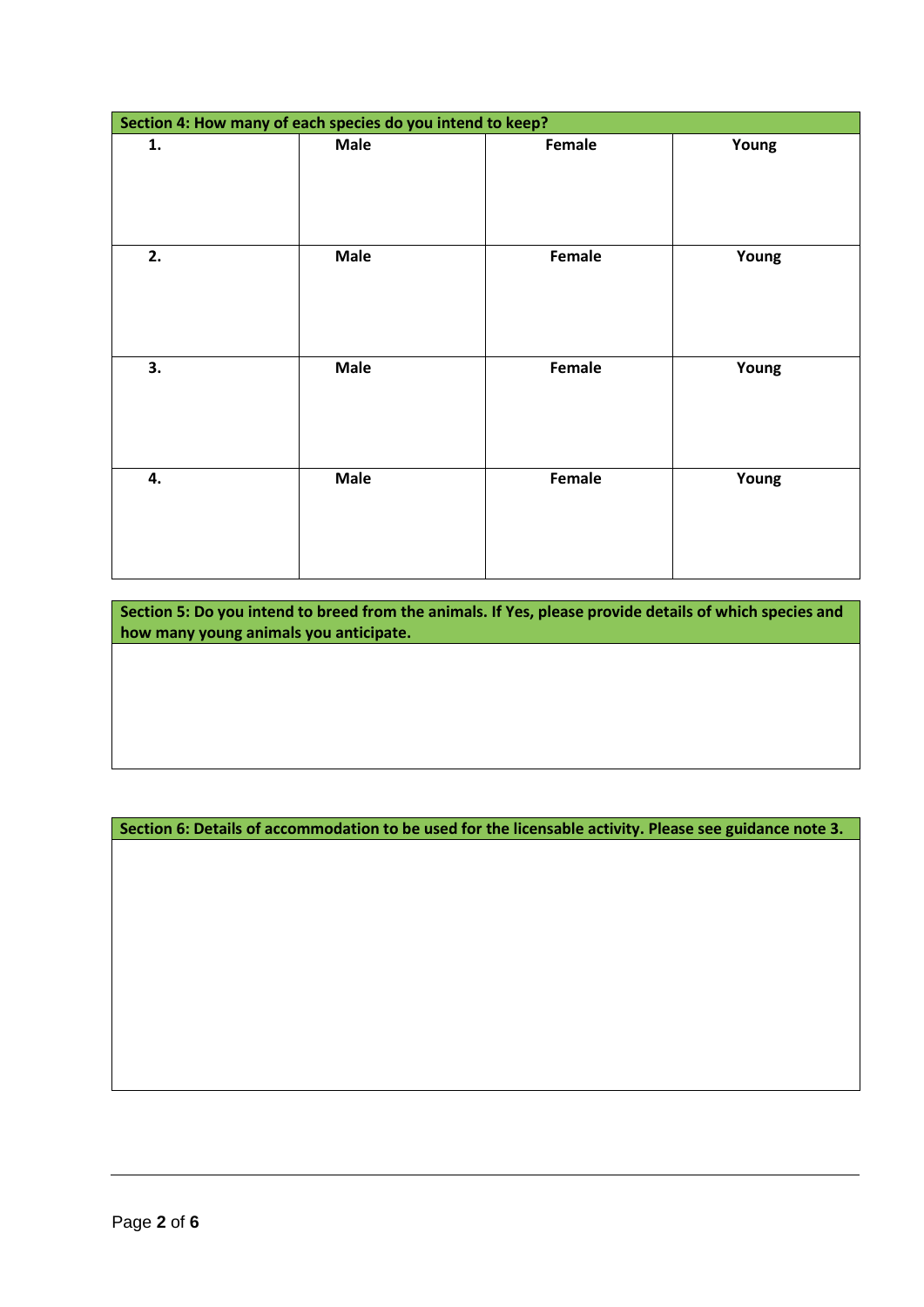| Section 7: Please describe the arrangements for the following: |
|----------------------------------------------------------------|
| Provision storage and preparation of food and drink:           |
|                                                                |
|                                                                |
|                                                                |
| Type and storage of bedding material                           |
|                                                                |
|                                                                |
| <b>Ensuring adequate exercise</b>                              |
|                                                                |
|                                                                |
|                                                                |
| Prevention and control of infectious diseases                  |
|                                                                |
|                                                                |
|                                                                |
| In the event of a fire or other emergency                      |
|                                                                |
|                                                                |
|                                                                |
| For supervision in the absence of the licencee                 |
|                                                                |
|                                                                |
| Visiting at suitable intervals                                 |
|                                                                |
|                                                                |
|                                                                |

| Section 8: Insurance details. Please see guidance note 4.                                         |   |  |  |
|---------------------------------------------------------------------------------------------------|---|--|--|
| Do you hold insurance which insures you against liability for any damage that<br><b>No</b><br>Yes |   |  |  |
| may be caused by the animals listed above?                                                        | П |  |  |
| Please provide details of:                                                                        |   |  |  |
| Insurance company                                                                                 |   |  |  |
| Details of cover                                                                                  |   |  |  |
| Period of cover                                                                                   |   |  |  |
| Amount of cover (£)                                                                               |   |  |  |
| If no, please state the steps you are taking to obtain insurance:                                 |   |  |  |

**Section 9: Name and address of the Veterinary Practice you are registered with**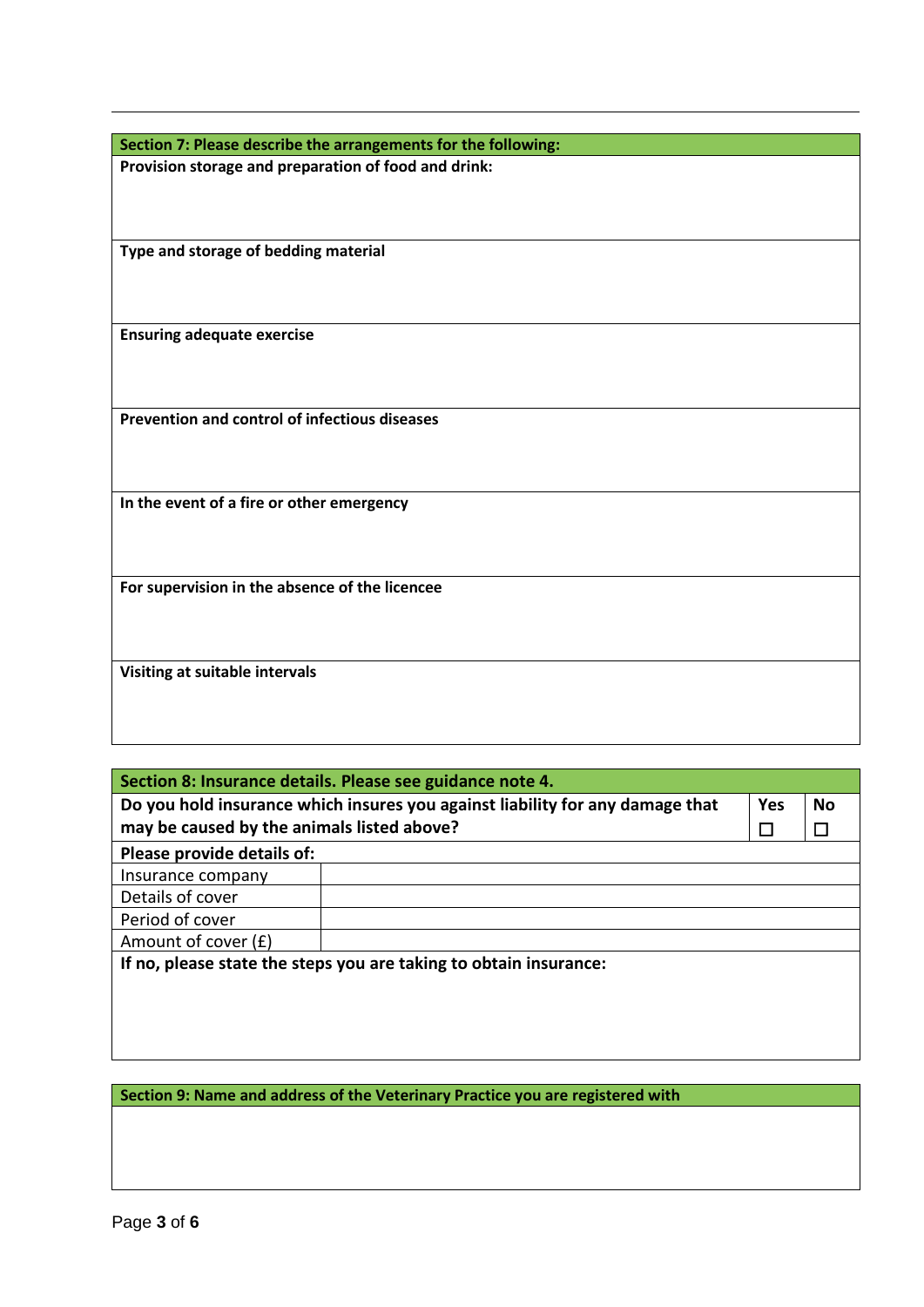**Section 10: Please provide details of training and/or practical experience in handling the animals concerned**

**Section 11: Are you disqualified:**

|                                                                                         | Yes | No |
|-----------------------------------------------------------------------------------------|-----|----|
| under section 6(2) of the Dangerous Wild Animals Act 1976 from keeping a dangerous wild |     |    |
| animal                                                                                  |     |    |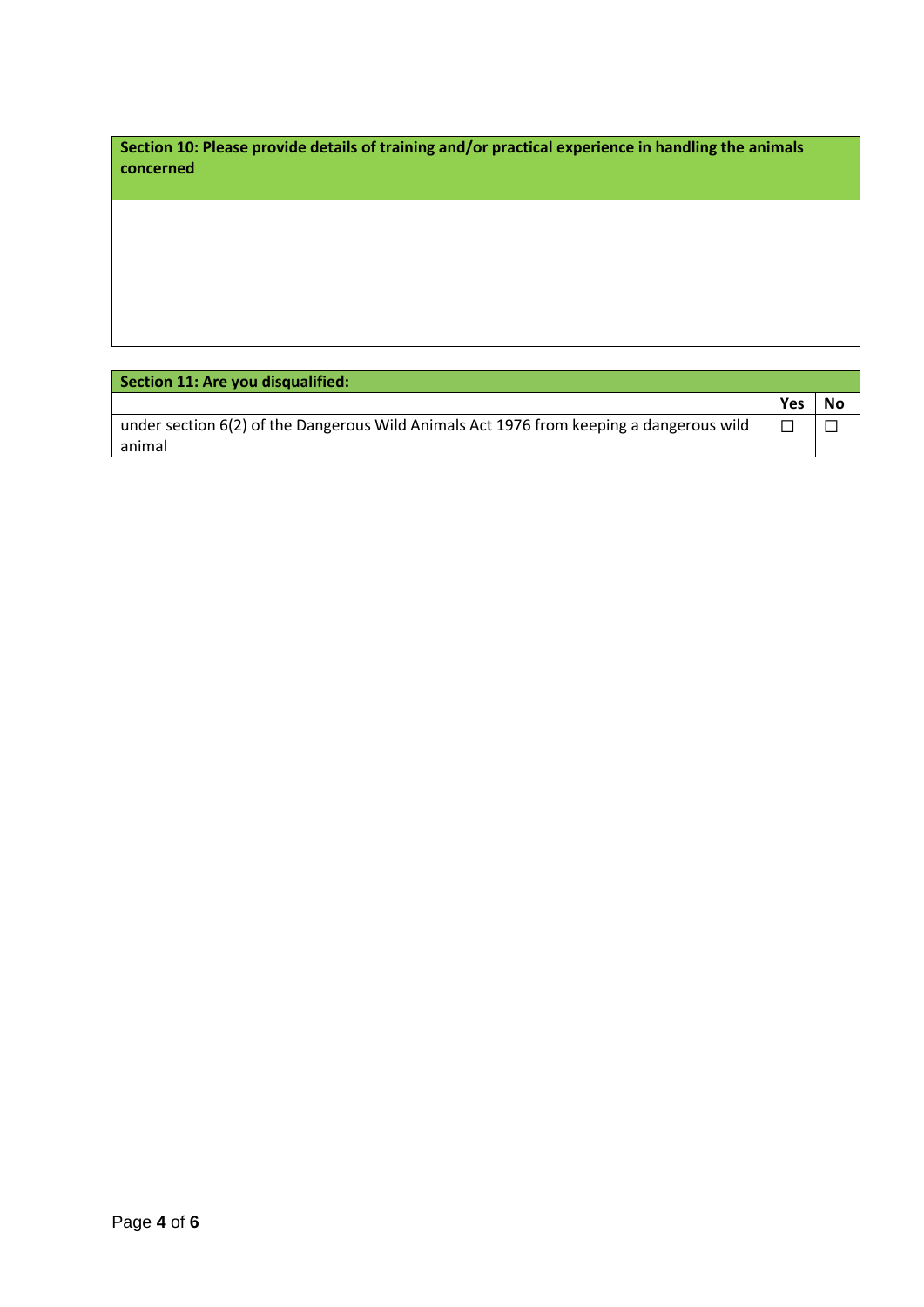South Somerset District Council is committed to protecting your privacy when you use our services. This Privacy Notice explains how we will use your information and how we protect your privacy.

The personal information you provide will be used to process your application for a licence under the Dangerous Wild Animals Act 1976. We need to collect this information so that we can comply with the licensing laws but we will only collect and use what we need.

This information will be shared with the veterinary practice who will undertake the inspection of you premises, if an inspection is required.

Please note that some of your personal data, specifically your name and the address of your premises, may be released where a valid Freedom of Information request is received by SSDC. We will release this information as we believe it is in the public interest to do so but if you feel you have an overriding reason why your personal data should not be released if requested, please contact us to discuss.

We maintain a public register, you can select the information (if any) to be included.

If you would like more information about how we will use your personal information and how we protect your privacy please refer to our online Privacy Notice or if you need to speak to someone about your privacy please contact 01935 462462 or alternatively email [DPO@southsomerset.gov.uk.](mailto:DPO@southsomerset.gov.uk)

## **Section 12: Declarations**

- I declare that, to the best of my knowledge and belief, the above particulars are true in every respect.
- I understand that the application fee covers the cost of processing the application and the determination of the application, and if granted the licence fee will be payable (varies according to the length of the licence)
- I understand that a Veterinary inspection and the cost of this will be invoiced separately
- I enclose a copy of the insurance certificate
- I enclose the relevant fee (cheque to be made payable to SSDC)

I would like to pay the fee by card  $\Box$  (Licensing will phone you to take the payment)

| <b>Section 13: Public register</b>                                             |  |                  |  |                       |  |
|--------------------------------------------------------------------------------|--|------------------|--|-----------------------|--|
| I would like the following information to be displayed in the public register: |  |                  |  |                       |  |
| My name                                                                        |  | My address       |  | Business trading name |  |
| Email address                                                                  |  | Telephone number |  | Website               |  |
|                                                                                |  |                  |  |                       |  |

| <b>Section 14: Signature</b> |  |       |  |  |
|------------------------------|--|-------|--|--|
| Signed:                      |  | Date: |  |  |
| Print name:                  |  |       |  |  |